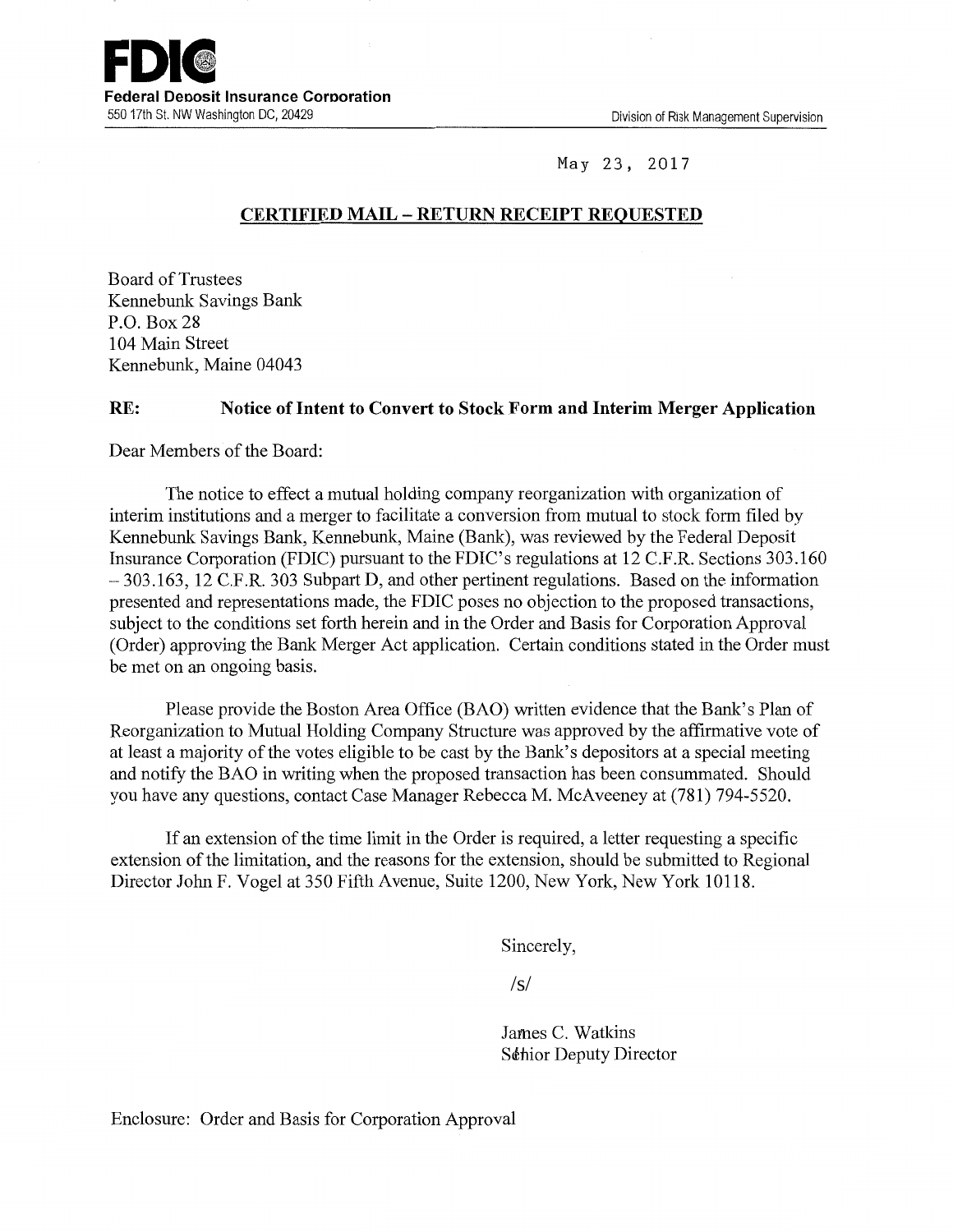cc: Aaron M. Kaslow Kilpatrick Townsend & Stockton LLP 607 14th Street NW, Suite 900 Washington, D.C. 20005-2018

> Honorable Lloyd P. Lafountain, III Superintendent Maine Bureau of Financial Institutions 36 State House Station Augusta, Maine 04333-0036

Maureen B. Savage Vice President Federal Reserve Bank of Boston 600 Atlantic A venue H-3 Boston, Massachusetts 02210

 $\mathcal{A}^{\mathcal{A}}$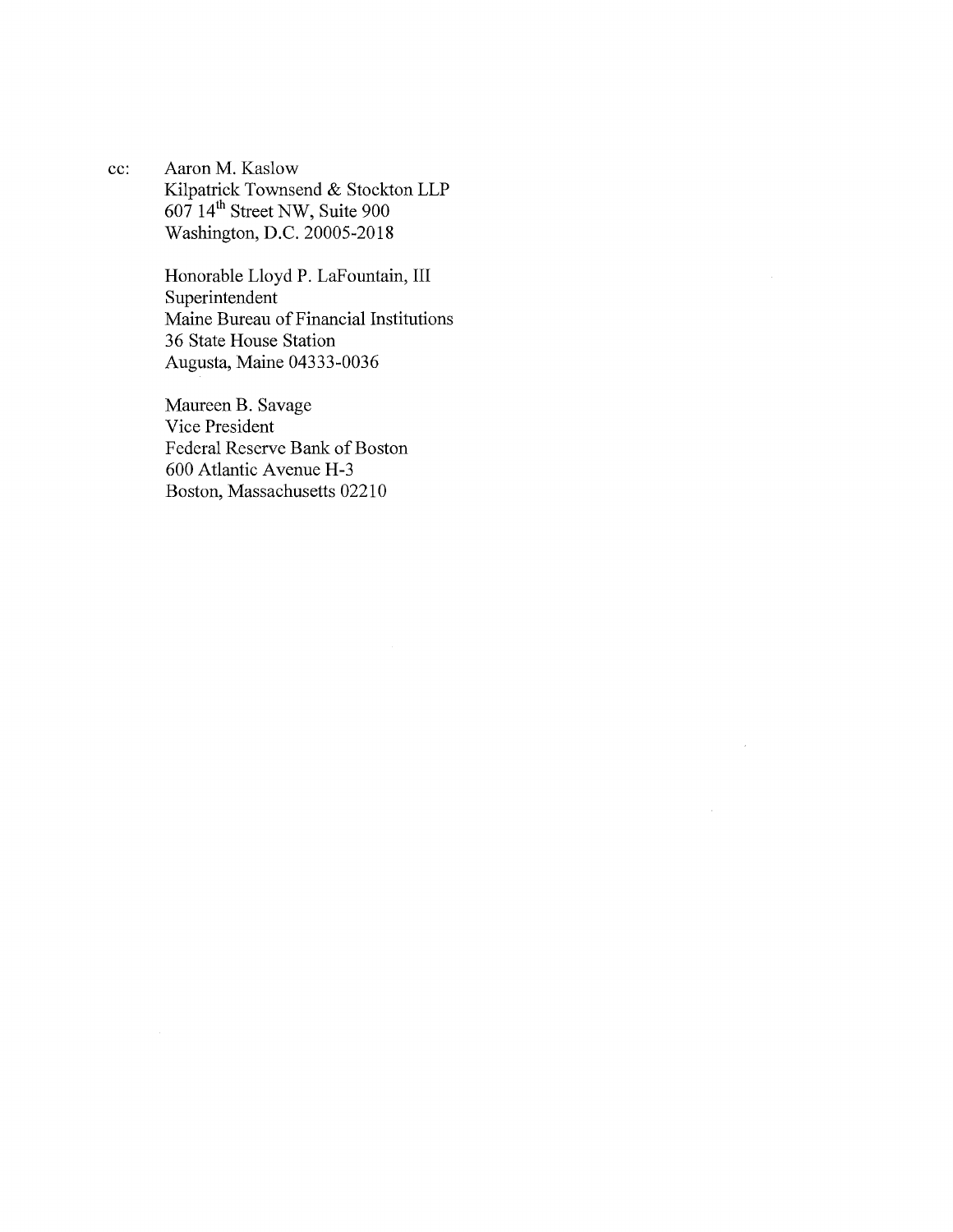### **FEDERAL DEPOSIT INSURANCE CORPORATION**

Kennebunk Savings Bank Kennebunk, Maine

### Application for Consent to Merge

## **ORDER AND BASIS FOR CORPORATION APPROVAL**

Pursuant to Section 18(c) of the Federal Deposit Insurance (FDI) Act, Kennebunk Savings Bank, Kennebunk, Maine, (Mutual Institution) currently a state-chartered, mutually-owned Deposit Insurance Fund (DIF) member with total assets of  $$1,122,173,000$  and total deposits of \$959,783,000 as of March 31, 2017, filed an application (Applicatiop.) for the FDIC's consent to merge with Kennebunk Two Savings Bank, Kennebunk, Maine, a proposed *de nova* interim State-chartered stock savings bank. The Application was filed in conjunction with a Notice of Intent to Convert to Stock Form (Notice) pursuant to the FDIC's regulations at 12 C.F.R. Sections  $303.160 - 303.163$  and other pertinent regulations.

The proposed transaction is to effect the Mutual Institution's Plan of Reorganization into a Mutual Holding Company Structure (Plan) which, solely to facilitate such an undertaking, provides for the following:

- Mutual Institution will organize an interim Maine-chartered investor-owned universal bank, Kennebunk One Savings Bank (Interim One) and constructively transfer a substantial part of its assets and liabilities to Interim One, pursuant to Maine law;
- Interim One will organize a mid-tier Maryland stock holding company, Kennebunk Savings Bancorp, Inc., as a wholly-owned subsidiary;
- Interim One will organize an interim *de nova* Maine-chartered universal bank, Kennebunk Two Savings Bank (Interim Two), and Interim One will constructively transfer the assets and liabilities that were previously transferred to it to Interim Two;
- Mutual Institution will exchange its charter to become Kennebunk Savings Bank, a Maine-chartered stock bank; simultaneously, Interim One will cancel any outstanding stock, convert to a mutual financial institution, and reorganize to become a mutual holding company, Kennebunk Savings Bancorp, MHC; and
- Interim Two will merge with and into Kennebunk Savings Bank, with Kennebunk Savings Bank as the legally surviving entity.

Upon consummation of the proposed transaction, the deposits of Kennebunk Savings Bank will be insured by the DIF. Kennebunk Savings Bank will be a stock bank that is wholly owned by Kennebunk Savings Bancorp, Inc. which in turn is wholly owned by Kennebunk Savings Bancorp, MHC.

Following the consummation of the proposed transaction, Kennebunk Savings Bank will operate the same banking business with the same management at the same locations now being served by the Mutual Institution, including its main office at 104 Main Street, Kennebunk, Maine. The proposed transaction will not alter the competitive structure of banking in the market served by Kennebunk Savings Bank.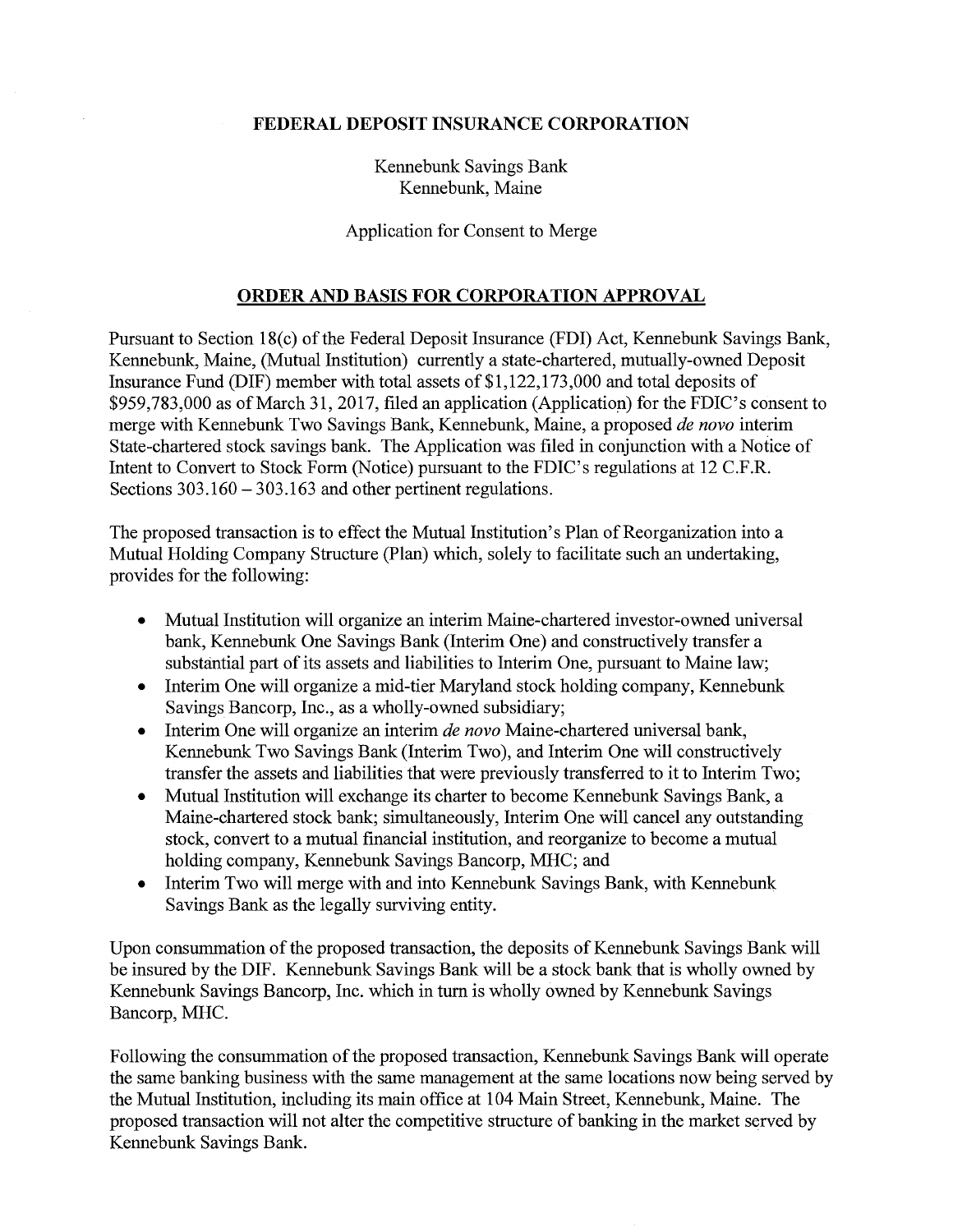Notice of the proposed transaction, in a form approved by the FDIC, has been published pursuant to the FDI Act. A review of available information, including the Community Reinvestment Act (CRA) Statement of the proponent, disclosed no inconsistencies with the purposes of the CRA. Kennebunk Savings Bank is expected to meet the credit needs of its community, consistent with the safe and sound operation of the institution.

In connection with the Application, the FDIC has taken into consideration the financial and managerial resources and future prospects of the proponent bank and the resultant bank, the convenience and needs of the community to be served, and the effect of the proposed transaction on competition. The FDIC has also taken into consideration the effectiveness of the insured depository institution involved in the proposed merger transaction in combating moneylaundering activities, and the risk posed by the transaction to the stability of the U.S. banking or financial system.

Having found favorably on all statutory factors, the FDIC hereby approves the Application, subject to the following conditions, some of which are continuing in nature:

- 1. Kennebunk Savings Bank shall provide written evidence that the Plan was approved by the affirmative vote of at least a majority of the votes eligible to be cast by Kennebunk Savings Bank's depositors at a special meeting.
- 2. Kennebunk Savings Bank shall provide written evidence that all necessary final approvals regarding the proposed transaction have been obtained from the appropriate Federal and state authorities.
- 3. That, except for the issuance of Kennebunk Savings Bank stock to Kennebunk Savings Bancorp, MHC and the contribution of that stock by Kennebunk Savings Bancorp, MHC to Kennebunk Savings Bancorp, Inc., no shares of stock of Kennebunk Savings Bank shall be sold, transferred, or otherwise disposed of, to any person (including any Employee Stock Ownership Plan) unless prior notice is provided to, and non-objection is received from, the FDIC New York Regional Director.
- 4. That, prior to a sale, transfer or other disposition of any shares of Kennebunk Savings Bancorp, Inc. by Kennebunk Savings Bancorp, MHC, to any person (including any Employee Stock Ownership Plan) or a conversion of Kennebunk Savings Bancorp, MHC, to stock form, Kennebunk Savings Bank shall provide written notification to the FDIC New York Regional Director and provide the FDIC with copies of all documents filed with the state and Federal banking and/or securities regulators in connection with any sale, transfer, disposition, or conversion.
- 5. That, should any shares of stock of Kennebunk Savings Bank or Kennebunk Savings Bancorp, Inc. be issued to persons other than Kennebunk Savings Bancorp, Inc. and Kennebunk Savings Bancorp, MHC, any dividends waived by Kennebunk Savings Bancorp, MHC must be retained by Kennebunk Savings Bancorp, Inc. or Kennebunk Savings Bank and segregated, earmarked, or otherwise identified on its books and records; such amounts must be taken into account in any valuation of the institution and factored into the calculation used in establishing a fair and reasonable basis for exchanging shares in any subsequent